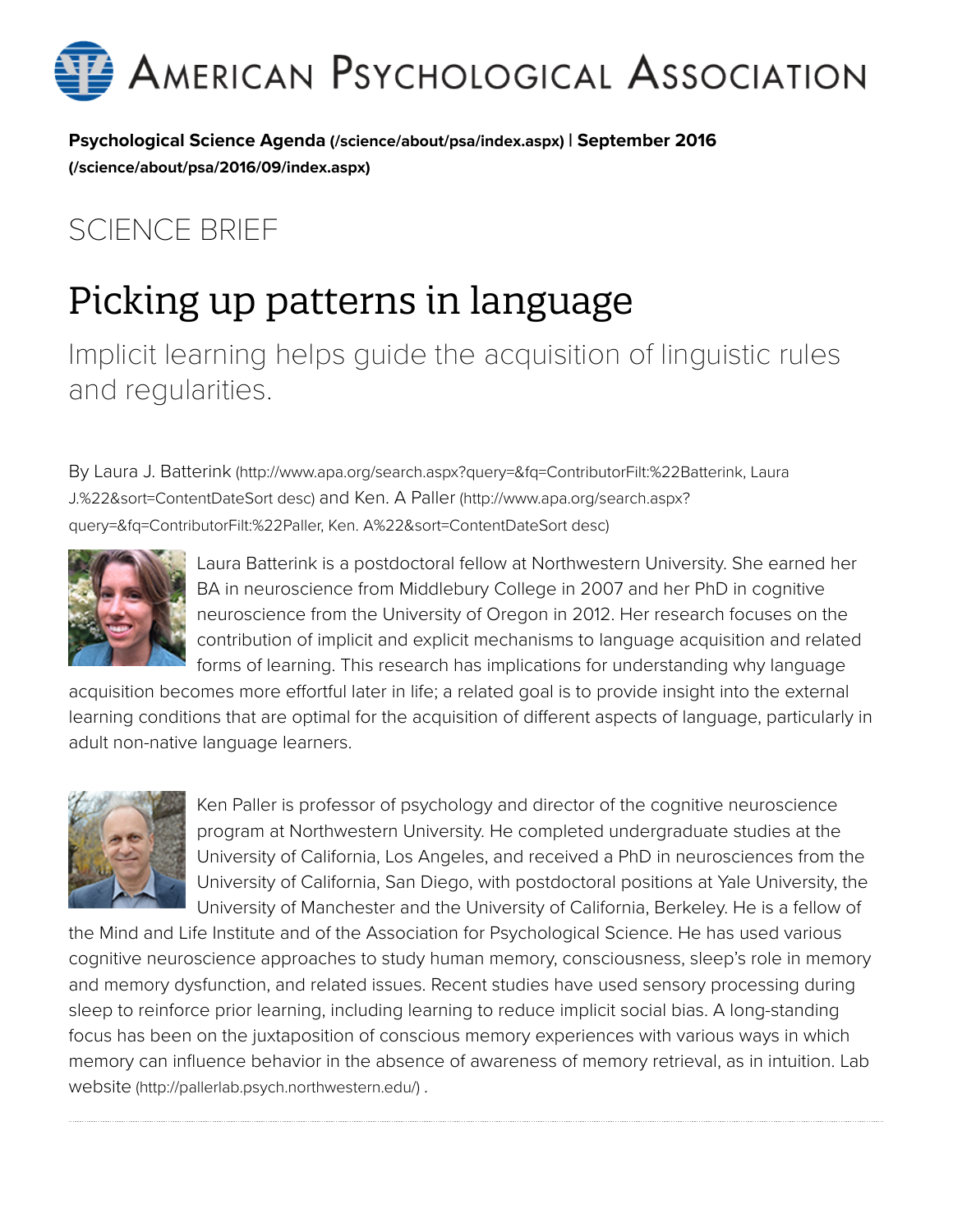"Have you ever wondered why we say fiddle-faddle and not faddle-fiddle? Why is it ping-pong and pitter-patter rather than pong-ping and patter-pitter? Why dribs and drabs, rather than vice versa? Why can't a kitchen be span and spic? … The answer is that the vowels for which the tongue is high and in the front always come before the vowels for which the tongue is low and in the back" (Pinker, 1994).

As this quote illustrates, language contains countless regularities or patterns, many of which are seemingly arbitrary, even to a native speaker. Patterns exist at virtually every level. For example, in English, nouns that refer to more than one thing usually end in "s" (morphology). Articles such as "the" or "my" are usually followed by nouns, and never by verbs (syntax). And certain sounds commonly cooccur (e.g., *pl* or *sl*) while other sound combinations are never found (e.g., *tl*; phonology).

Regularities in language can be extremely subtle while still influencing online processing. For example, nouns and verbs differ in terms of phonological characteristics such as syllabic complexity, stress position and number of syllables (Kelly, 1992; Kelly & Bock, 1988). If a word is a less typical member of its category (e.g., a verb-like noun such as "insect," rather than a noun-like noun such as "marble"), sentence processing is delayed (Farmer, Christiansen & Monaghan, 2006; Farmer, Monaghan, Misyak & Christiansen, 2011).

Our recent work is premised on the idea that picking up these sorts of linguistic patterns can be a form of implicit learning — which occurs incidentally, without intention to learn, producing knowledge that is inaccessible to awareness (A.S. Reber, 1967; P.J. Reber, 2013; Foerde, 2010; Frensch & Runger, 2003; Seger, 1994). Children acquiring their native language typically learn these regularities implicitly (Paradis, 2004; Ullman, 2004), whereas patterns in language may potentially be learned by adults either explicitly or implicitly. We are also investigating the related idea that language learning is shaped by implicit processing during sleep (e.g., Gomez, Bootzin & Nadel, 2006; Gaskell et al., 2014; Nieuwenhuis, Folia, Forkstam, Jensen & Petersson, 2013).

### Can linguistic patterns be picked up in the absence of awareness of learning?

#### Patterns linking grammatical form and meaning

One type of pattern found in language is the systematic relationship between grammatical form and meaning. For example, in English, the morpheme "–s" at the end of a noun is used to denote plurality, while verbs that end in "-ed" refer to actions that happened in the past. An often-debated question is whether adults learning a second language can acquire these relationships without awareness of learning (e.g., Robinson, 1996; Robinson, Mackey, Gass & Schmidt, 2012; VanPatten, 1996, 2004, 2007; Leow, 2001; Schmidt, 1990, 2001; Tomlin & Villa, 1994; Williams, 2005).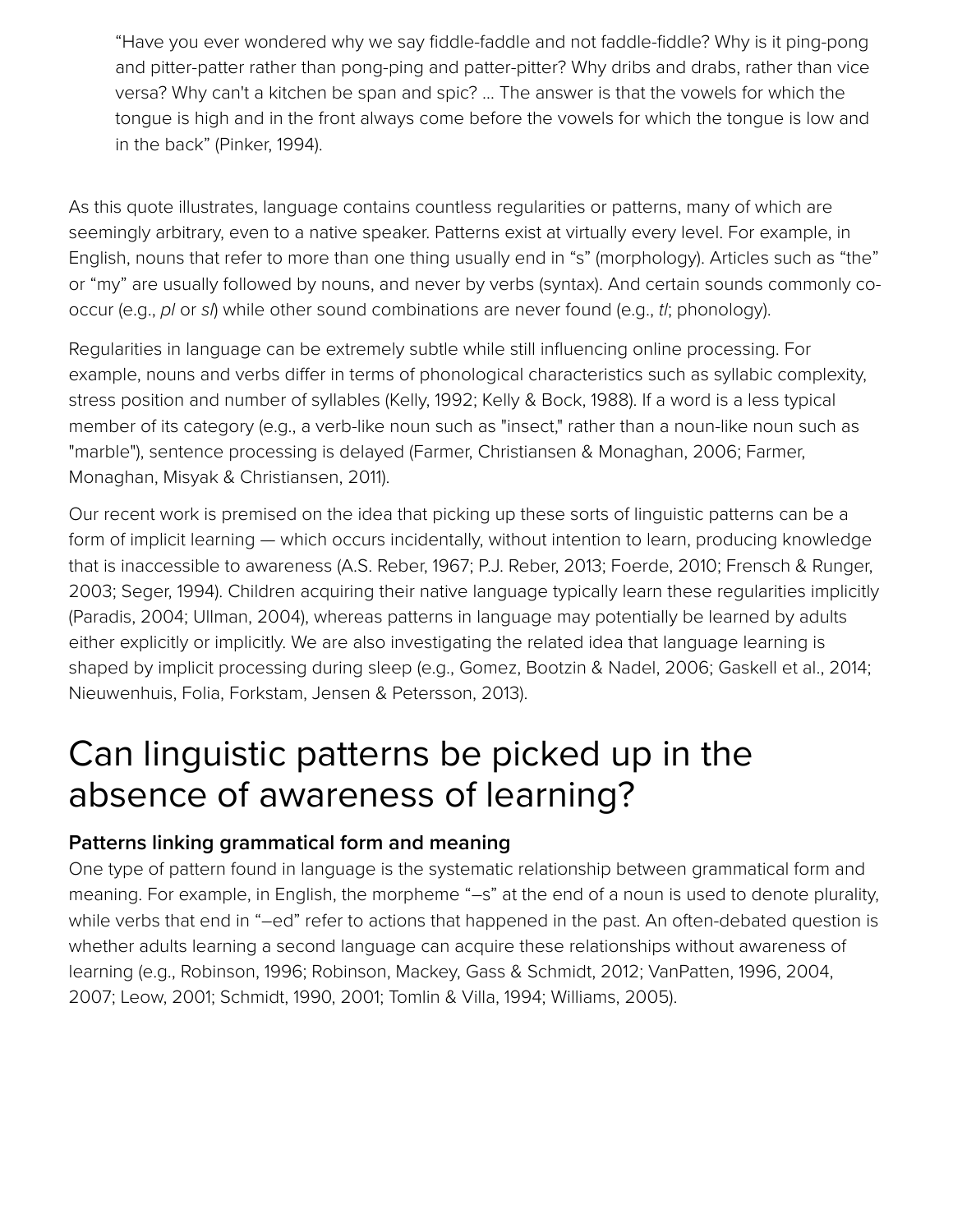

Figure 1: Illustration of task used to examine learning of hidden novel grammatical pattern. Participants were required to respond to each phrase, indicating first whether the noun was living or non-living (the hidden rule) and second whether it was near or far (the overt rule). Accuracy for violation phrases declined as learning progressed, and this pattern was present both for participants who were explicitly aware of the rule and for those who were not.

To examine this question, we exposed adults to a novel hidden linguistic rule (Batterink, Oudiette, Reber & Paller, 2014), building upon a paradigm developed by Leung and Williams (2012, 2014). Participants were presented with a large number of two-word phrases, each including a noun preceded by one of four novel words that functioned as an article (e.g., *gi* rhino). These novel articles were introduced as obeying an explicit rule: two words (*gi* and *ro*) were used to indicate nearby objects, and the other two (*ul* and *ne*) were used to indicate distant objects, as shown in Figure 1. However, unbeknownst to participants, the novel articles also predicted noun animacy, with two of the articles preceding living things (e.g., *gi* giraffe, *ul* lion) and the other two preceding nonliving objects (*ro* kettle, *ne* blanket). A small proportion of violation trials, in which this hidden animacy rule was reversed, were interspersed throughout the learning period (e.g., *ro* giraffe). Participants responded to each phrase as quickly as possible by indicating whether it contained an animate or inanimate object. Learning was assessed using both speeded behavioral responses and event-related brain potentials (ERPs), which are recordings of electrical brain activity measured from the scalp that provide a millisecond-by-millisecond measure of sensory and cognitive processing.

Our results provided convincing evidence that awareness of learning was not required to acquire the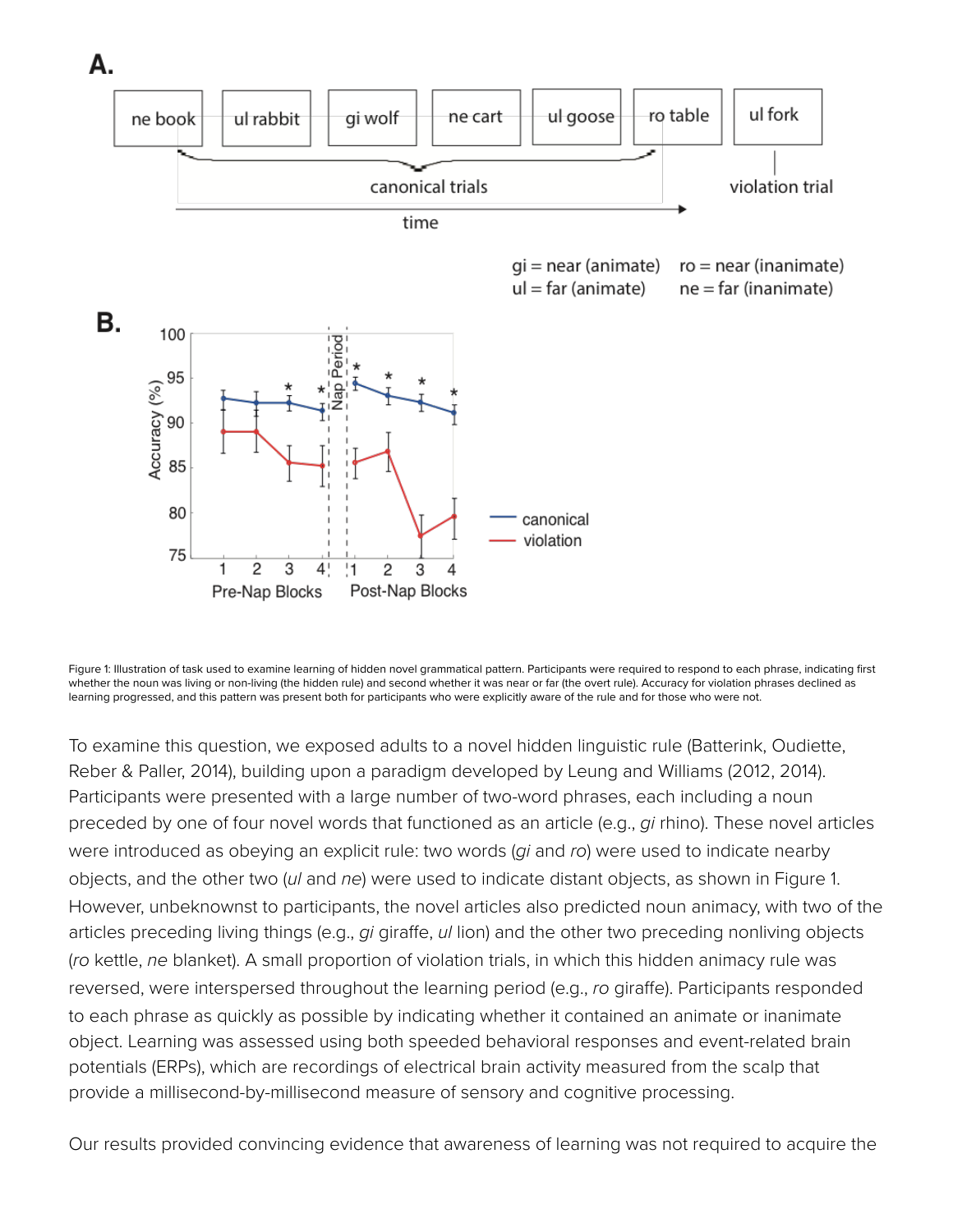hidden rule. Participants who remained unaware of the hidden rule nonetheless showed slower and less accurate responses, and a divergent ERP response to violation phrases. These effects indicate that participants processed the violation phrases differently from the phrases that conformed to the pattern, reflecting implicit knowledge of the hidden rule. Interestingly, ERP results also corroborated participants' subjective verbal reports about their awareness of the rule. Only participants who reported becoming aware of the rule during learning showed a P600 effect to the violation phrases, a positive ERP deflection that has been previously linked to the conscious detection of syntactic violations (Batterink & Neville, 2013b). Taken together, our findings indicate that sensitivity to the animacy rule often occurred implicitly; conscious awareness of the rule was optional. Our conclusion is thus that adults can implicitly acquire complex regularities linking form and meaning.

#### Sound co-occurrence patterns

In language learning, the co-occurrences of certain sounds can be pivotal. For example, the consonant cluster /*spr*/ is common in English (e.g., spring, sprain, spray), whereas the cluster /*sfr*/ is not permissible (though is found in other languages such as Greek). Acquiring these patterns is thought to drive multiple aspects of language acquisition, including speech segmentation, a critical step in early language acquisition that allows learners to discover word boundaries within spoken language (e.g., Saffran, Aslin & Newport, 1996; Saffran, Newport & Aslin, 1996; Thiessen, Kronstein & Hufnagle, 2013). Sensitivity to these patterns also allows learners to more accurately predict incoming input, facilitating the perceptual processing and comprehension of language (Kuperberg & Jaeger, 2016).

#### **Exposure Task**



pidabudutababupadababupututibupatubipidabubabupu...

## **Recognition Task**



bupada<br>(word) bipabu? (nonword foil) Remember / Know / Guess?

### **Target Detection Task**

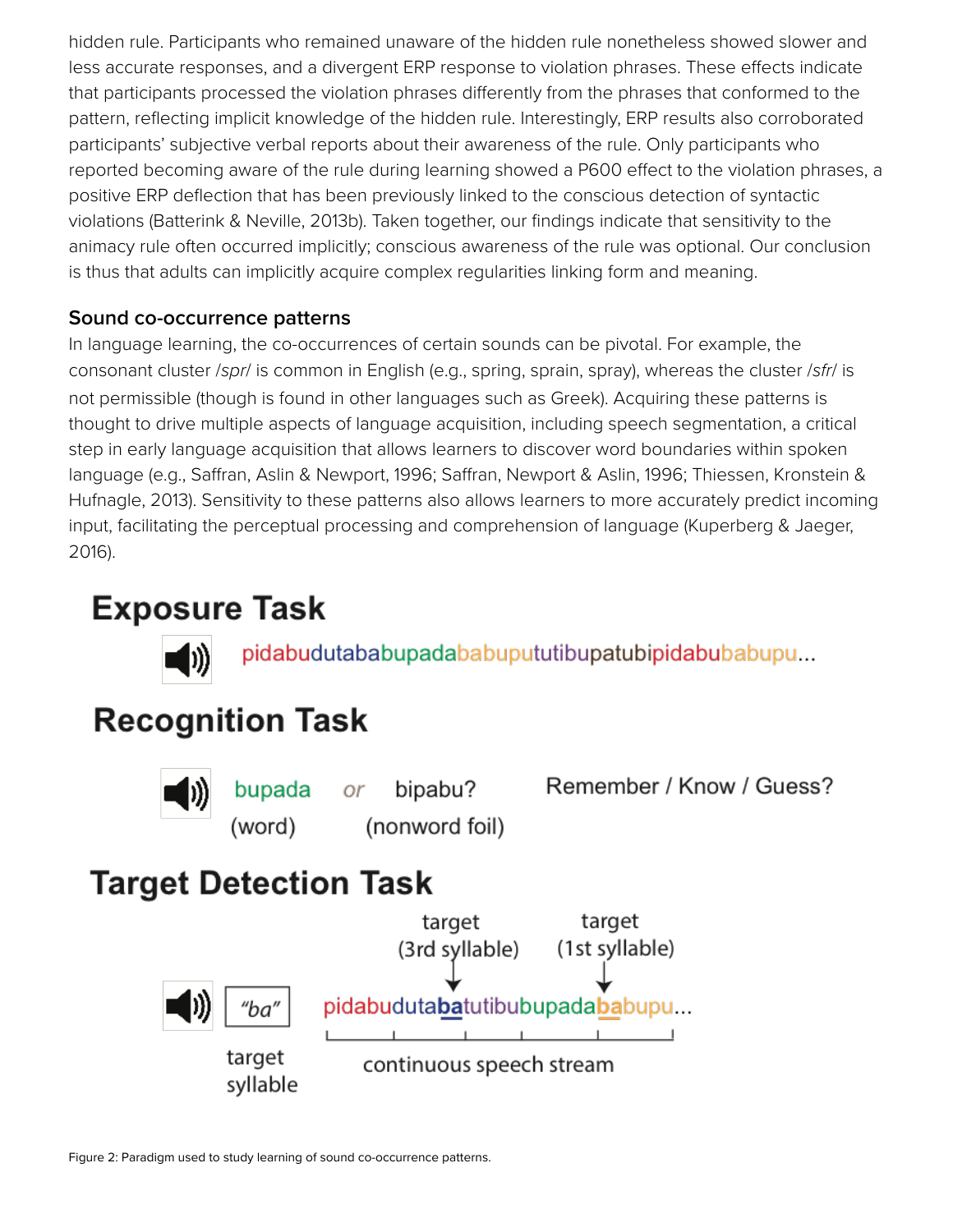Are adult learners of a second language aware of these sound co-occurrence patterns? If so, is awareness of these patterns necessary for learning, or does it simply accompany learning in an optional manner? We addressed these questions by exposing participants to an artificial language made up of a continuous stream of repeating trisyllabic nonsense words (e.g., *babupupatubipidabu*…; Batterink, Reber, Neville & Paller, 2015). The co-occurrence of individual sounds within words was the only cue to word boundaries, as shown in Figure 2. We then assessed what participants had learned about the sound patterns of the artificial language. In an explicit test, participants attempted to discriminate between words from the language and foils. In an implicit test, we measured reaction times to target syllables within the speech stream; faster responses to predictable compared to unpredictable targets provided evidence of learning. Behavioral responses and ERPs revealed learning on both tasks. On the explicit test, participants discriminated between words and foils at above-chance levels, and also showed an ERP response to words that had been previously associated with successful recognition memory. On the implicit task, participants responded more quickly to predictable syllables (i.e., those that appeared in the second and third positions of the trisyllabic words), with ERPs providing corresponding evidence of faster and more efficient processing for predictable compared to unpredictable syllables (i.e., those that appeared in the first position of a word). Interestingly, a subgroup of participants who failed to demonstrate explicit knowledge of the sound patterns still demonstrated implicit learning. Similarly, at the item level, words not recognized better than chance on the explicit task still elicited prediction effects on the implicit task. Even though learners can become aware of sound co-occurrence patterns during exposure to a new language, this explicit knowledge is not critical for learning.

We then asked a related question: does increasing learners' explicit awareness of underlying sound patterns improve their ability to predict incoming language input? We randomly assigned participants to an explicit or implicit training group (Batterink, Reber & Paller, 2015). Learners in both groups were exposed to a continuous stream of repeating trisyllabic nonsense words, as in prior studies. Prior to this exposure period, however, participants in the explicit group received supplementary training on the individual words. This training produced a high level of explicit knowledge of the sound patterns. The critical finding was that on the prediction task, responses in the explicit group were faster to predictable targets but slower to unpredictable targets relative to responses in the implicit group. Explicit learners also showed a larger P300 ERP response, a positive ERP deflection occurring approximately 300 ms poststimulus, which indexes attentional allocation and controlled, effortful processing. We inferred that learners with explicit knowledge of sound co-occurrence patterns consciously retrieve this knowledge during online processing, a strategy that confers both benefits (for predictable syllables) and costs (for unpredictable syllables, as reflected by the increase in response time to these syllables). Overall, explicit knowledge of sound patterns may lead to a more effortful, less automatic mode of processing, which could mean that a limited role of awareness in learning sound patterns can be functionally advantageous.

One interesting characteristic of this type of learning is that it appears to occur remarkably quickly. In a recent study (Batterink, under review), we exposed learners to a large number of different speech streams, each one made up of novel and unique repeating nonsense words. Remarkably, on the implicit prediction task, participants showed faster responses to more predictable targets (i.e., those that occurred in the second and third syllable positions of the words) after just a single prior exposure to an embedded nonsense word. This learning was dissociable from learners' ability to explicitly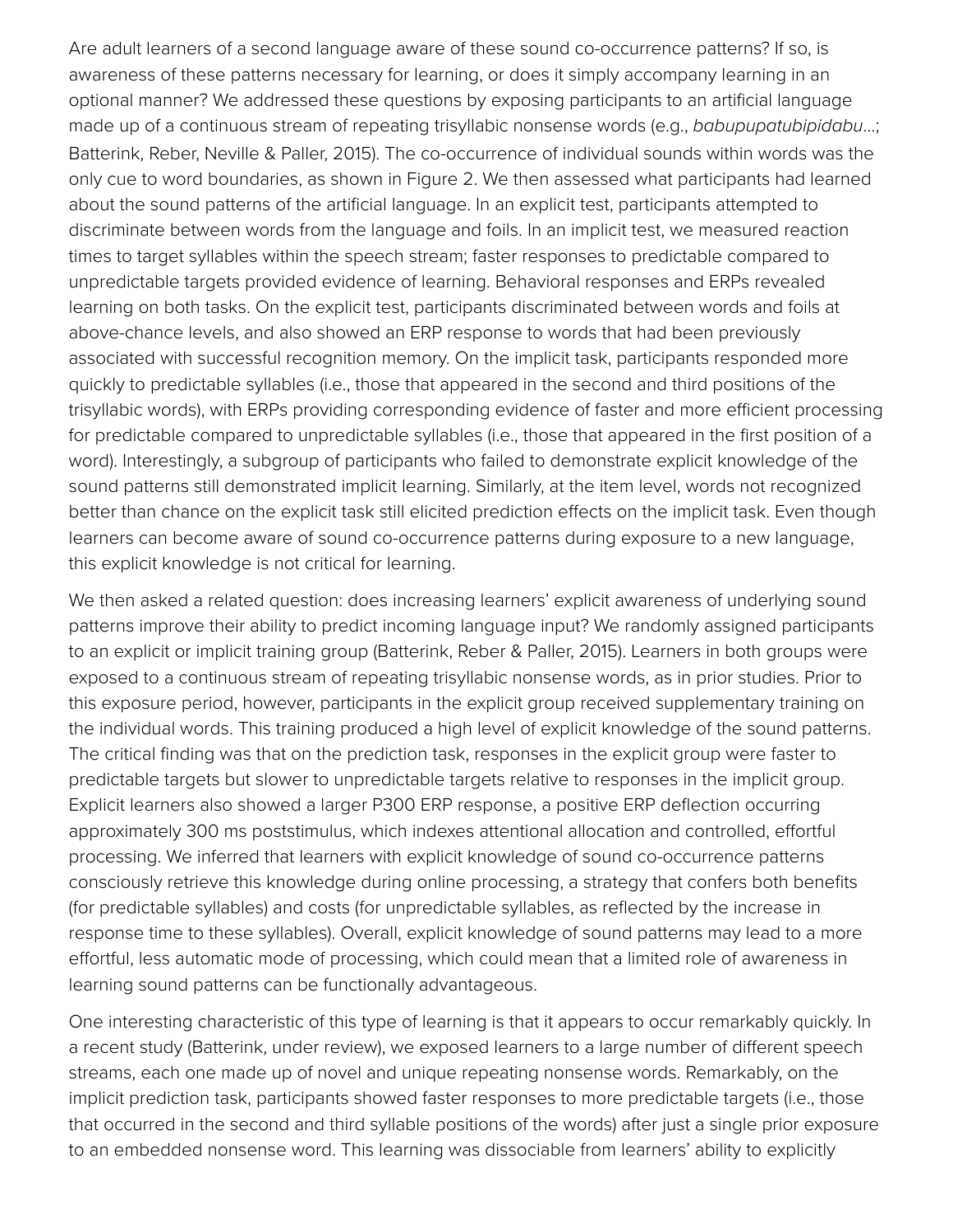identify the underlying pattern in the speech streams. These results demonstrate that learning of sound patterns occurs continuously, rapidly and largely unintentionally. In addition, taken together with our previous findings, these data provide converging evidence that explicit awareness of sound co-occurrence patterns may optionally accompany learning, but is not necessary to produce facilitation effects.

## How does sleep influence pattern learning in language?

Growing evidence indicates that pattern learning at a general level is critically influenced by offline memory consolidation during sleep (e.g., Stickgold & Walker, 2013; Wagner, Gais, Haider, Verleger & Born, 2004; Ellenbogen, Hu, Payne, Titone & Walker, 2007; Durrant, Taylor, Cairney & Lewis, 2011; Durrant, Cairney & Lewis, 2013; Djonlagic et al., 2009). Memories that share common elements may be reactivated during sleep in a way that promotes connections among them (Lewis and Durrant, 2011). If idiosyncratic aspects of each memory are lost over time, a general schema may result. In the context of language acquisition, this schema could represent overarching linguistic rules abstracted over multiple exemplars and learning episodes.

We have investigated this idea using two approaches: (1) by examining correlations between sleep physiology and pre-to-post sleep changes in learning, and (2) by using a technique called targeted memory reactivation (TMR), which involves presenting memory cues associated with a prior learning episode during sleep (Oudiette & Paller, 2013). In a study using the first approach, we exposed participants to a hidden linguistic rule in which novel articles (*ul*, *ro*, *gi* and *ne*) predicted the animacy of associated nouns, as described above (Batterink et al., 2014). An afternoon nap was interposed between two 20-min learning sessions. We found that sleep organization predicted an increase in post-nap sensitivity to the rule, as measured through reaction times: participants who obtained greater amounts of both slow-wave (SWS) and rapid-eye-movement sleep (REM) showed increased sensitivity to the hidden linguistic rule in the post-nap learning session. Consistent with previous findings showing interactions between SWS and REM (e.g., Stickgold, Whidbee, Schirmer, Patel & Hobson, 2000; Mednick, Nakayama & Stickgold, 2003; Gais, Plihal, Wagner & Born, 2000), this result suggests that the combination of SWS and REM facilitates the abstraction of complex patterns in language. Perhaps SWS strengthens and consolidates individual memories, and subsequent REM facilitates integration of new memories with older memories (e.g., Walker & Stickgold, 2010).

In a study using the TMR approach, we found converging evidence for the idea that sleep facilitates pattern extraction in language (Batterink & Paller, in press). Participants gradually acquired the grammatical rules of an artificial language through an interactive, trial-and-error-based learning procedure. They also completed a second learning task involving passive exposure to a tone sequence following a probabilistic pattern. Each participant was randomly assigned to one of two conditions involving covert presentations of either the artificial language (grammar-cued condition) or the tone sequence (tone-cued condition) during an afternoon nap. Upon awakening, participants' ability to generalize the rules of the grammar system was assessed via their performance on new phrases. Participants re-exposed to the language during sleep showed larger gains in grammatical generalization compared to tone-cued participants. This gain in performance was driven by enhanced rule abstraction, rather than chunk-based knowledge (i.e., knowledge of pairs or triplets in the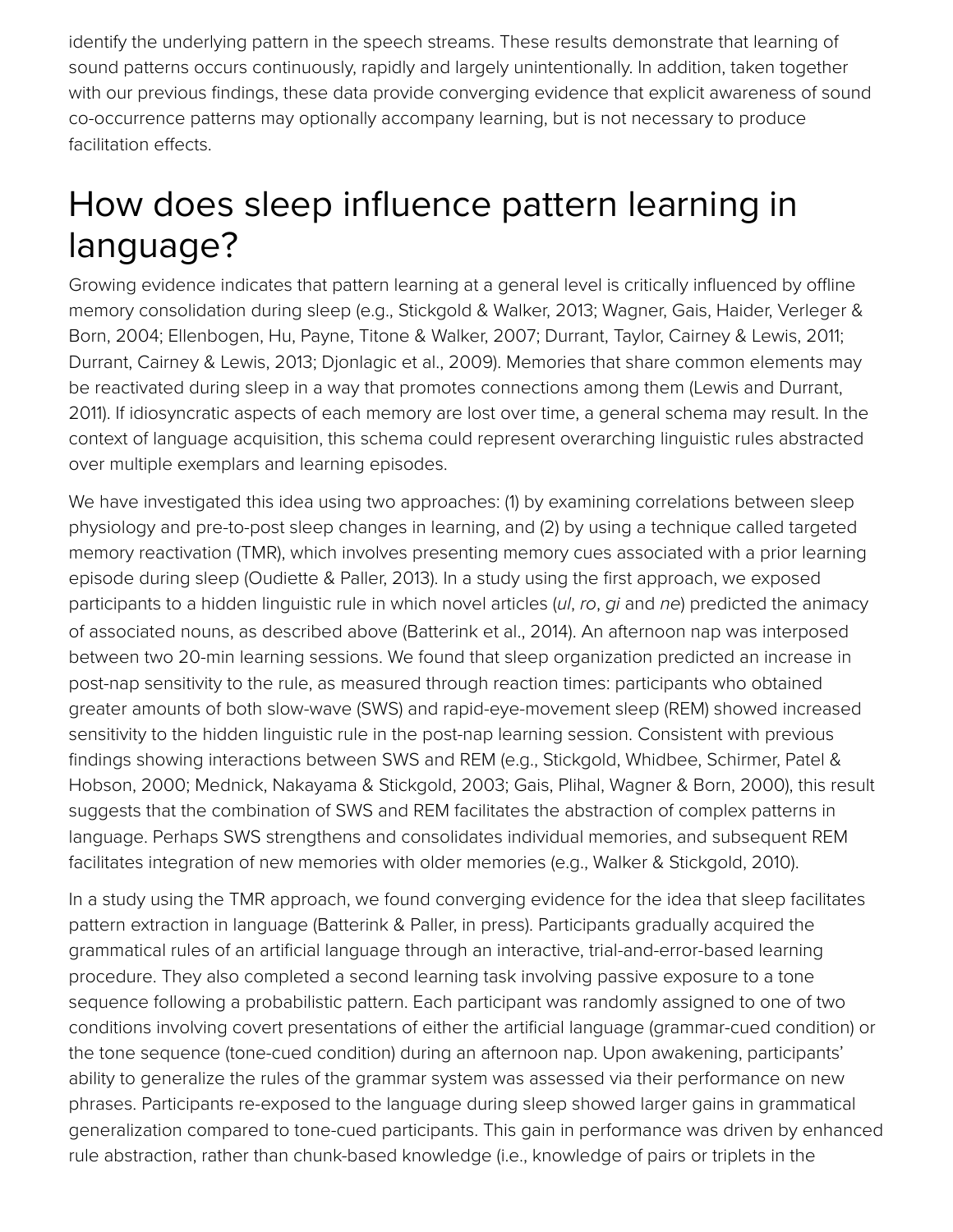phrases). Thus, grammatical generalization was biased by auditory cueing during sleep, supporting the idea that the extraction of patterns in language can be facilitated during sleep.

## **Conclusions**

Regularities or patterns characterize language at every level. Our findings suggest that the acquisition and processing of many of these highly complex and subtle patterns occurs beneath the surface. This learning naturally lies outside of our conscious awareness. Characterizing the contributions of implicit and explicit mechanisms — two fundamentally different learning mechanisms — to various aspects of language is an important part of gaining a comprehensive, mechanistic understanding of language acquisition throughout the lifespan.

Understanding which aspects of language are usually acquired implicitly, but which may require conscious processes in adult second-language learners, has important practical implications for second-language training. The underlying mechanisms of learning are critical; some types of patterns in language may be acquired optimally through passive, incidental exposure, whereas others may be acquired most efficiently through explicit instruction (e.g., second-language syntactic rules; Batterink & Neville, 2011). Continuing this line of research may lead to novel, more targeted and more effective forms of second-language training.

## Acknowledgments

This work was supported by National Institutes of Health grants T32 NS047987 and F32 HD078223.

## References

Batterink, L. & Neville, H. (2013a). Implicit and explicit second language training recruit common neural mechanisms for syntactic processing. *Journal of Cognitive Neuroscience, 25*, 936-951.

Batterink, L. & Neville, H. (2013b). The human brain processes syntax in the absence of conscious awareness. *Journal of Neuroscience, 33*, 8528-8533.

Batterink, L. & Paller, K.A. (in press,). Sleep-based memory processing facilitates grammatical generalization: Evidence from targeted memory reactivation. *Brain and Language*. Special Issue on Sleep and Language Learning. Published online in 2015.

Batterink, L., Oudiette, D., Reber, P.J., & Paller, K.A. (2014). Sleep facilitates learning a new linguistic rule. *Neuropsychologia, 65*, 169-179.

Batterink, L., Reber, P.J., & Paller, K.A. (2015). Functional differences between statistical learning with and without explicit training. *Learning and Memory, 22*, 544-556.

Batterink, L., Reber, P.J., Neville, H., & Paller, K.A. (2015). Implicit and explicit contributions to statistical learning. *Journal of Memory and Language, 83*, 62-78.

Batterink, L. (under review). A single presentation produces statistical learning.

Djonlagic, I., Rosenfeld, A., Shohamy, D., Myers, C., Gluck, M., & Stickgold, R. (2009). Sleep enhances category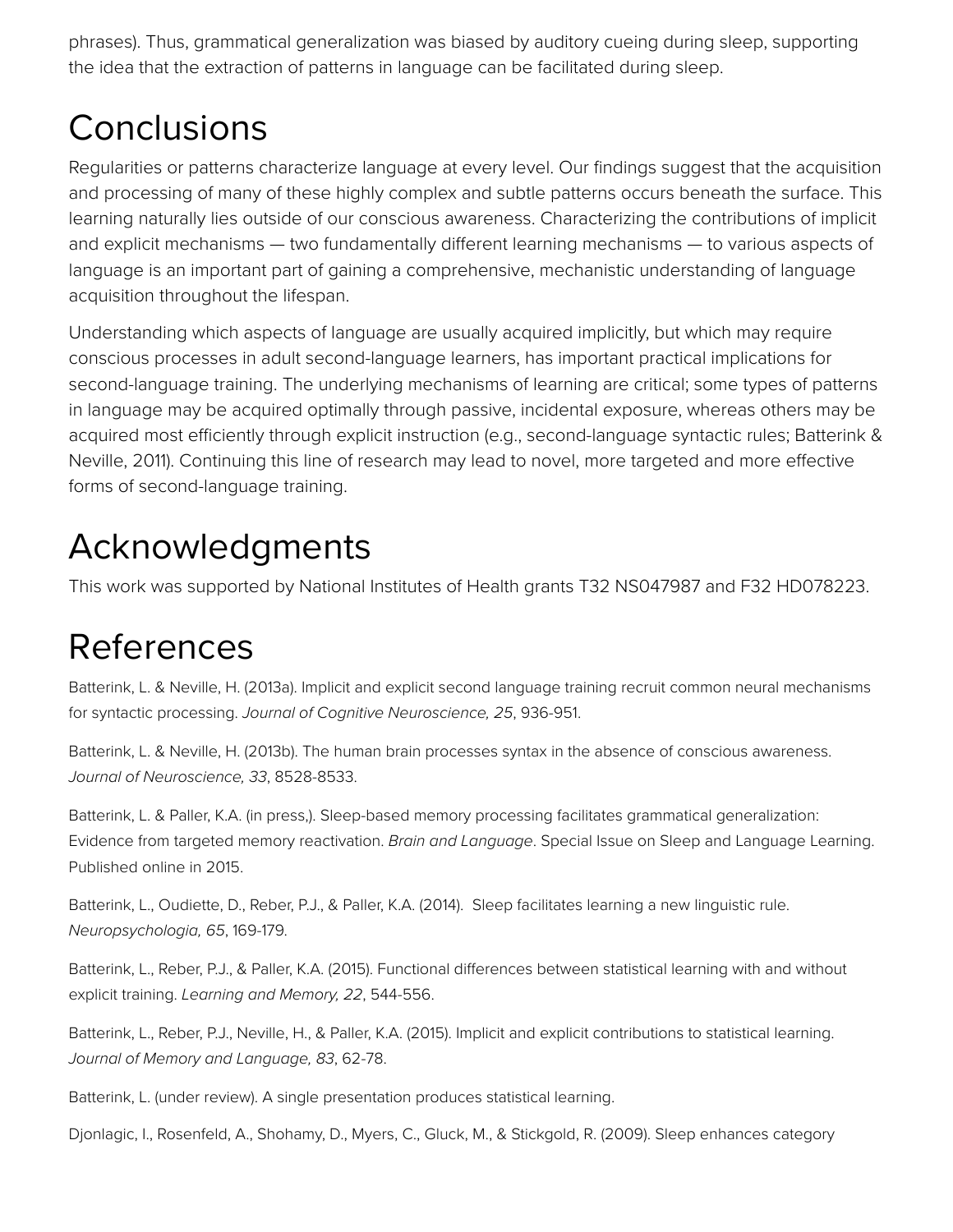learning. *Learning and Memory, 16*, 751–755.

Durrant, S., Taylor, C., Cairney, S., & Lewis, P. (2011). Sleep-dependent consolidation of statistical learning. *Neuropsychologia, 49*, 1322–1331.

Durrant, S.J., Cairney, S.A., & Lewis, P.A. (2013). Overnight consolidation aids the transfer of statistical knowledge from the medial temporal lobe to the striatum. *Cerebral Cortex, 23*, 2467–2478.

Ellenbogen, J.M., Hu, P.T., Payne, J.D., Titone, D., & Walker, M.P. (2007). Human relational memory requires time and sleep. *Proceedings of the National Academy of Science, 104*, 7723–7728.

Farmer, T.A., Christiansen, M.H., & Monaghan, P. (2006). Phonological typicality influences on-line sentence comprehension. *Proceedings of the National Academy of Science, 103*, 12203-12208.

Farmer, T.A., Monoghan, P., Misyak, J.B. & Christiansen, M.H. (2011). Phonological typicality influences sentence processing in predictive contexts: A reply to Staub, Grant, Clifton and Rayner, (2009). *Journal of Experimental Psychology: Learning, Memory and Cognition, 37*, 1318-1325.

Foerde, K. (2010). Implicit learning and memory: Psychological and neural aspects. In R. Thompson (Ed.), *Encyclopedia of behavioral neuroscience*. Elsevier Academic Press.

Frensch, P.A., & Runger, D. (2003). Implicit learning. *Current Directions in Psychological Science, 12*, 13–18.

Gais, S., Plihal, W., Wagner, U., & Born, J. (2000). Early sleep triggers memory for early visual discrimination skills. Nature Neuroscience, 3, 1335–1339.

Gaskell, M.G., Warker, J., Lindsay, S., Forst, R., Guest, J., Snowdon, R., & Stackhouse, A. (2014). Sleep underpins the plasticity of language production. *Psychological Science, 25*, 1457–1465.

Gómez, R.L., Bootzin, R.R., & Nadel, L. (2006). Naps promote abstraction in language-learning infants. *Psychological Science, 17*, 670–674.

Kelly, M.H. (1992). Using sound to solve syntactic problems: The role of phonology in grammatical category assignment. *Psychological Review, 99*, 349-364.

Kelly, M.H., & Bock, J.K. (1988). Stress in time. *Journal of Experimental Psychology: Human Perception and Performance, 14*, 389-403.

Kuperberg, G.R. & Florian, J.T. (2015): What do we mean by prediction in language comprehension?, *Language, Cognition and Neuroscience*, DOI: 10.1080/23273798.2015.1102299

Leow, R.P. (2001). Attention, awareness, and foreign language behavior. *Language Learning, 51*, 113–155.

Leung, J.H.C. & Williams, J.N. (2012). Constraints on implicit learning of grammatical form-meaning connections. *Language Learning, 37*, 634–662.

Leung, J.H.C., Williams, J.N. (2014). Cross linguistic differences in implicit language learning. *Studies of Second Language Acquisition, 36*, 733-755.

Lewis, P.A. & Durrant, S.J. (2011). Overlapping memory replay during sleep builds cognitive schemata. *Trends in Cognitive Sciences, 15*, 343–351.

Mednick, S., Nakayama, K., & Stickgold, R. (2003). Sleep-dependent learning: A nap is as good as a night. *Nature*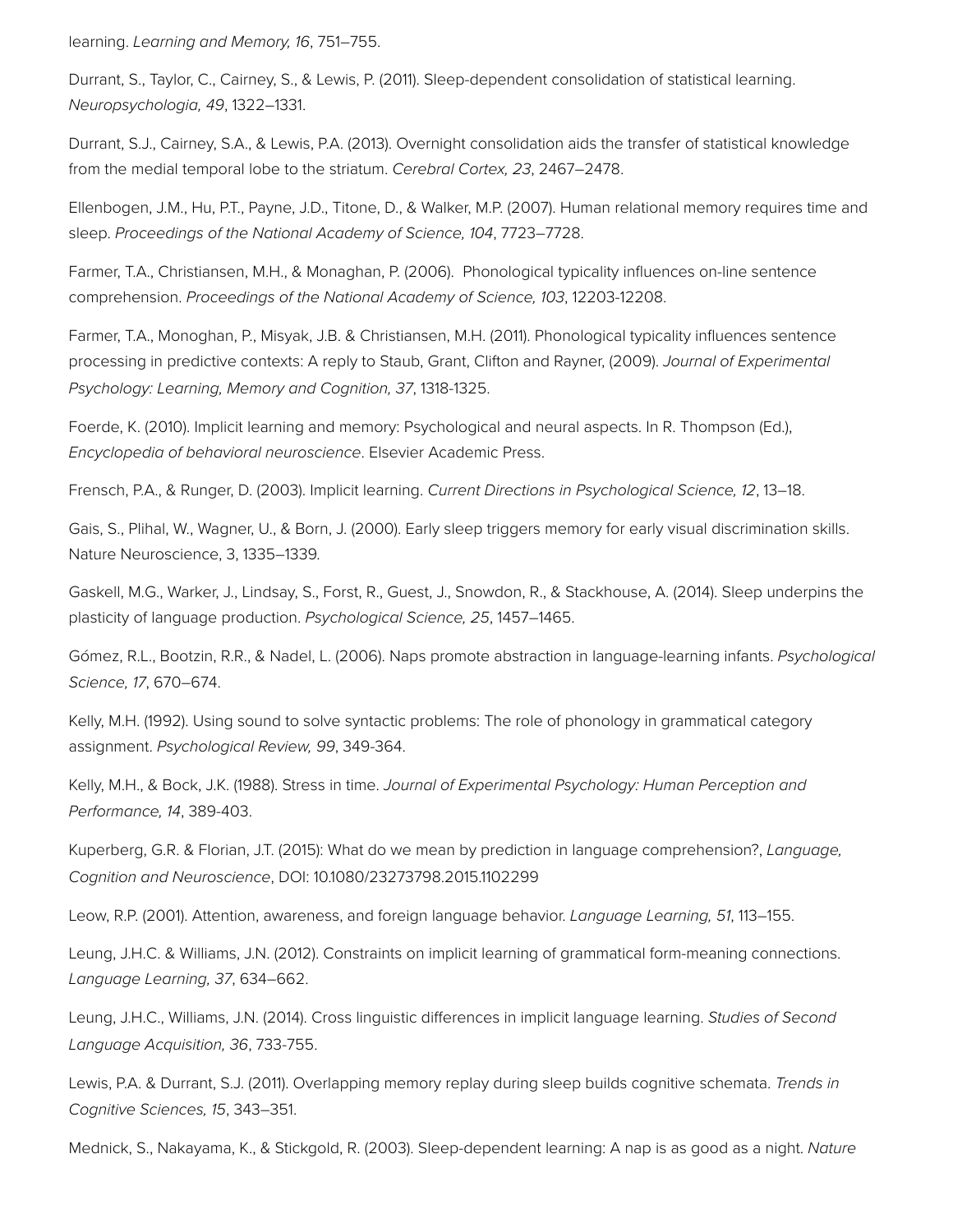*Neuroscience, 6*, 697–698.

Nieuwenhuis, I.L.C., Folia, V., Forkstam, C., Jensen, O., & Petersson, K.M. (2013). Sleep promotes the extraction of grammatical rules. *PLoS ONE, 8*, e65046.

Oudiette, D. & Paller, K.A. (2013). Upgrading the sleeping brain with targeted memory reactivation. *Trends in Cognitive Sciences, 17*, 142-149.

Paradis, M. (2004). *A neurolinguistic theory of bilingualism*. Philadelphia: John Benjamins Publishing Co.

Pinker, S. (1994). *The language instinct*. New York: Harper Perennial.

Reber, A.S. (1967). Implicit learning of artificial grammars. *Journal of Verbal Learning and Verbal Behavior, 6*, 855– 863.

Reber, P.J. (2013). The neural basis of implicit learning and memory: A review of neuropsychological and neuroimaging research. *Neuropsychologia, 51*, 2026–2042.

Robinson, P. (1996). *Consciousness, rules, and instructed second language acquisition*. Peter Lang, New York.

Robinson, P., Mackey, A., Gass, S., & Schmidt, R. (2012). Attention and awareness in second language acquisition. In Gass, S., Mackey, A. (Eds.), *The Routledge handbook of second language acquisition*. New York: Routledge, pp. 247–267.

Saffran, J.R., Aslin, R. N., & Newport, E.L. (1996). Statistical learning by 8-month-old infants. *Science, 274*(5294), 1926– 1928.

Saffran, J.R., Newport, E.L., & Aslin, R.N. (1996). Word segmentation: The role of distributional cues. *Journal of Memory and Language, 35*, 606–621.

Schmidt, R., 1990. The role of consciousness in second language learning. *Applied Linguistics, 11*, 129–158.

Schmidt, R., 2001. Attention. In Robinson, P. (Ed.), *Cognition and Second Language Instruction*. Cambridge University Press, Cambridge, UK, pp. 3–32.

Seger, C.A. (1994). Implicit learning. *Psychological Bulletin, 115*, 163–196.

Stickgold, R., & Walker, M.P. (2013). Sleep-dependent memory triage: Evolving generalization through selective processing. *Nature Neuroscience, 16*, 139–145.

Stickgold, R., Whidbee, D., Schirmer, B., Patel, V., & Hobson, J.A. (2000). Visual discrimination task improvement: A multi-step process occurring during sleep. *Journal of Cognitive Neuroscience, 12*, 246–254.

Thiessen, E.D., Kronstein, A.T., & Hufnagle, D.G. (2013). The extraction and integration framework: A two-process account of statistical learning. *Psychological Bulletin, 139*(4), 792–814.

Tomlin, R.S. & Villa, V. (1994). Attention in cognitive science and second language acquisition. *Studies of Second Language Acquisition, 12*, 287–301.

Ullman, M. T. (2004). Contributions of memory circuits to language: The declarative/procedural model. *Cognition, 92*, 231-270.

VanPatten, B. (1996). *Input processing and grammar instruction: Theory and research*. Ablex, Norwood, New Jersey.